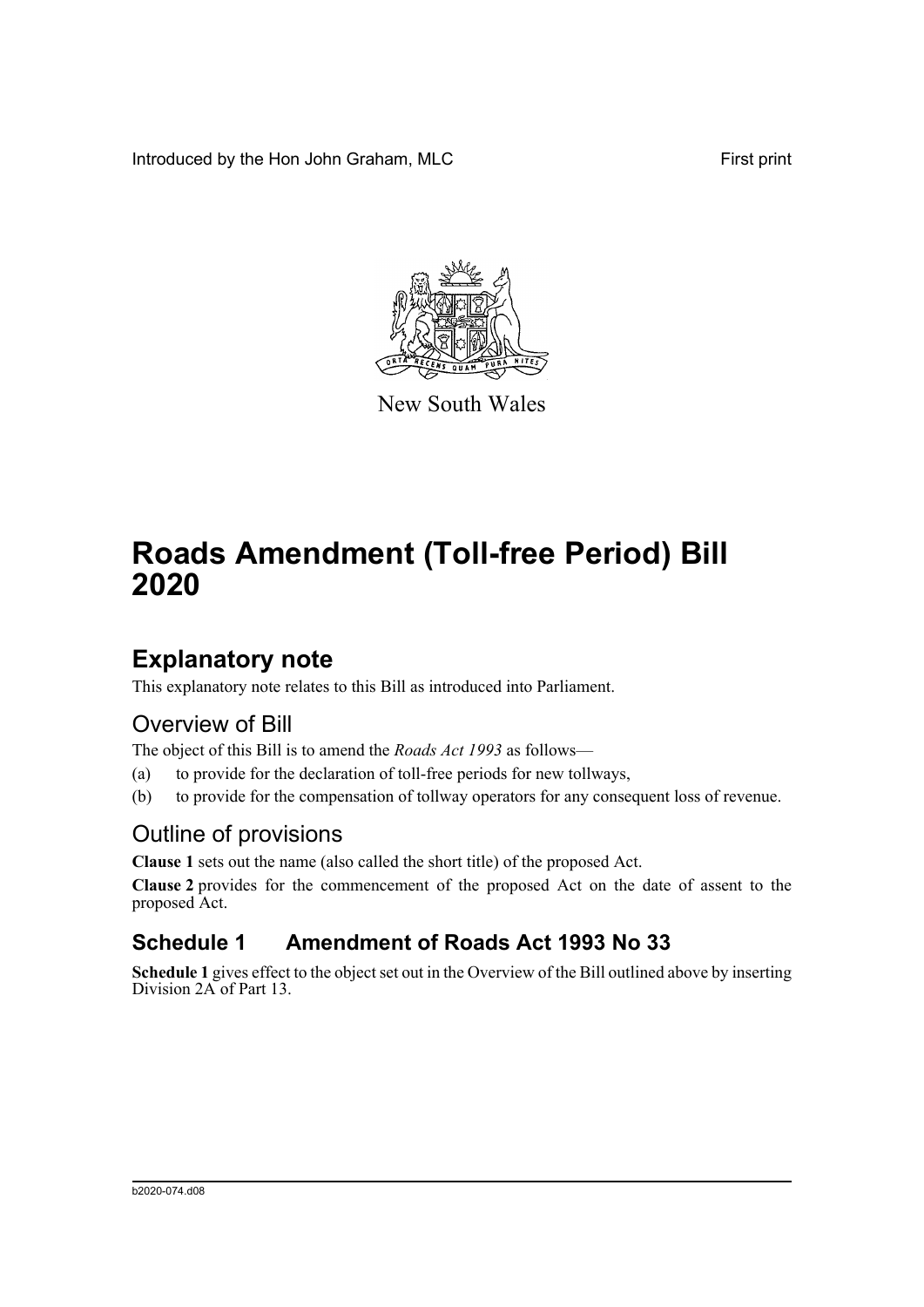Introduced by the Hon John Graham, MLC First print



New South Wales

# **Roads Amendment (Toll-free Period) Bill 2020**

## **Contents**

| Schedule 1 | Amendment of Roads Act 1993 No 33 |      |
|------------|-----------------------------------|------|
|            | 2 Commencement                    |      |
|            | Name of Act                       |      |
|            |                                   | Page |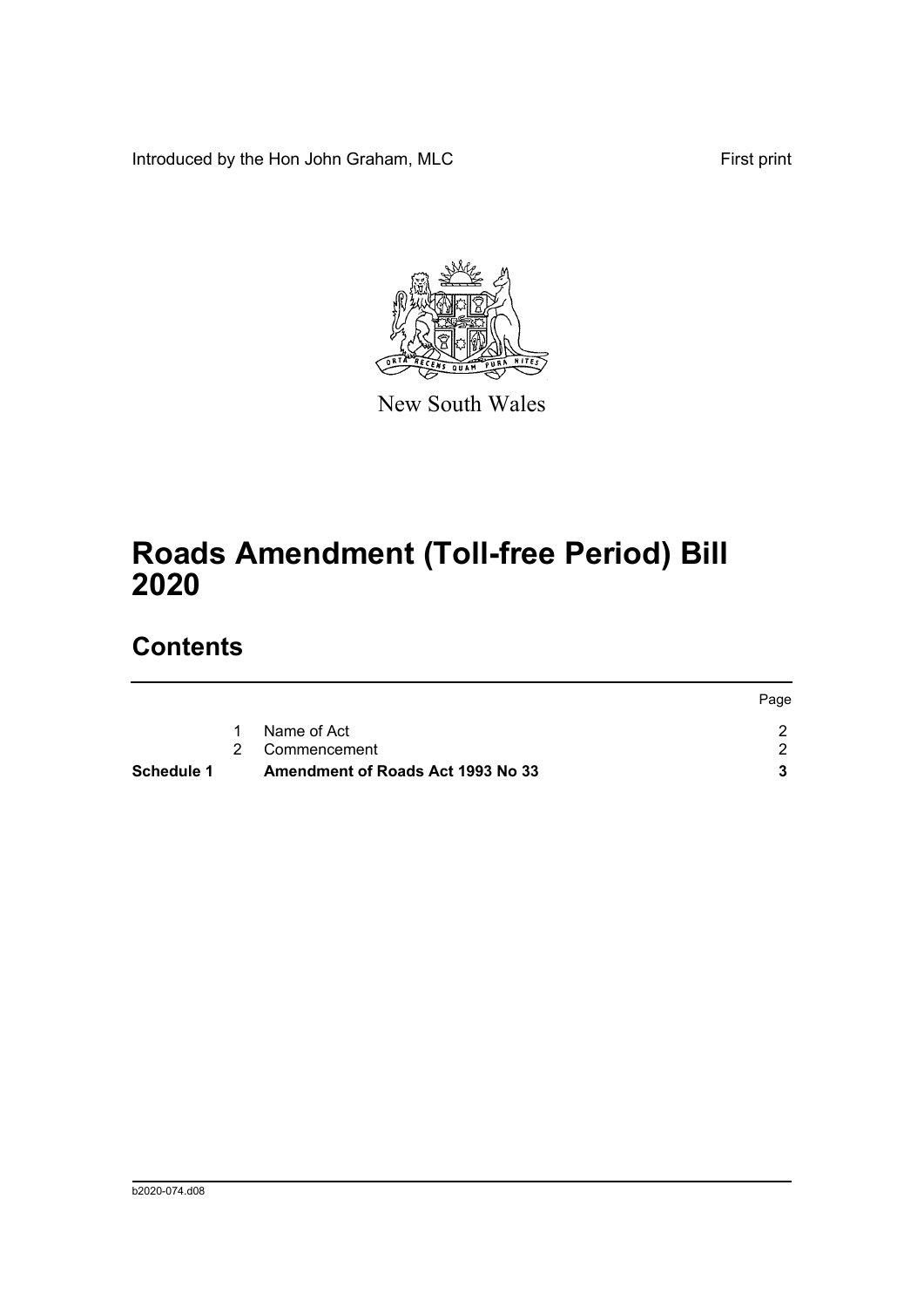

New South Wales

# **Roads Amendment (Toll-free Period) Bill 2020**

No , 2020

#### **A Bill for**

An Act to amend the *Roads Act 1993* to provide for the declaration of toll-free periods for new tollways; and for related purposes.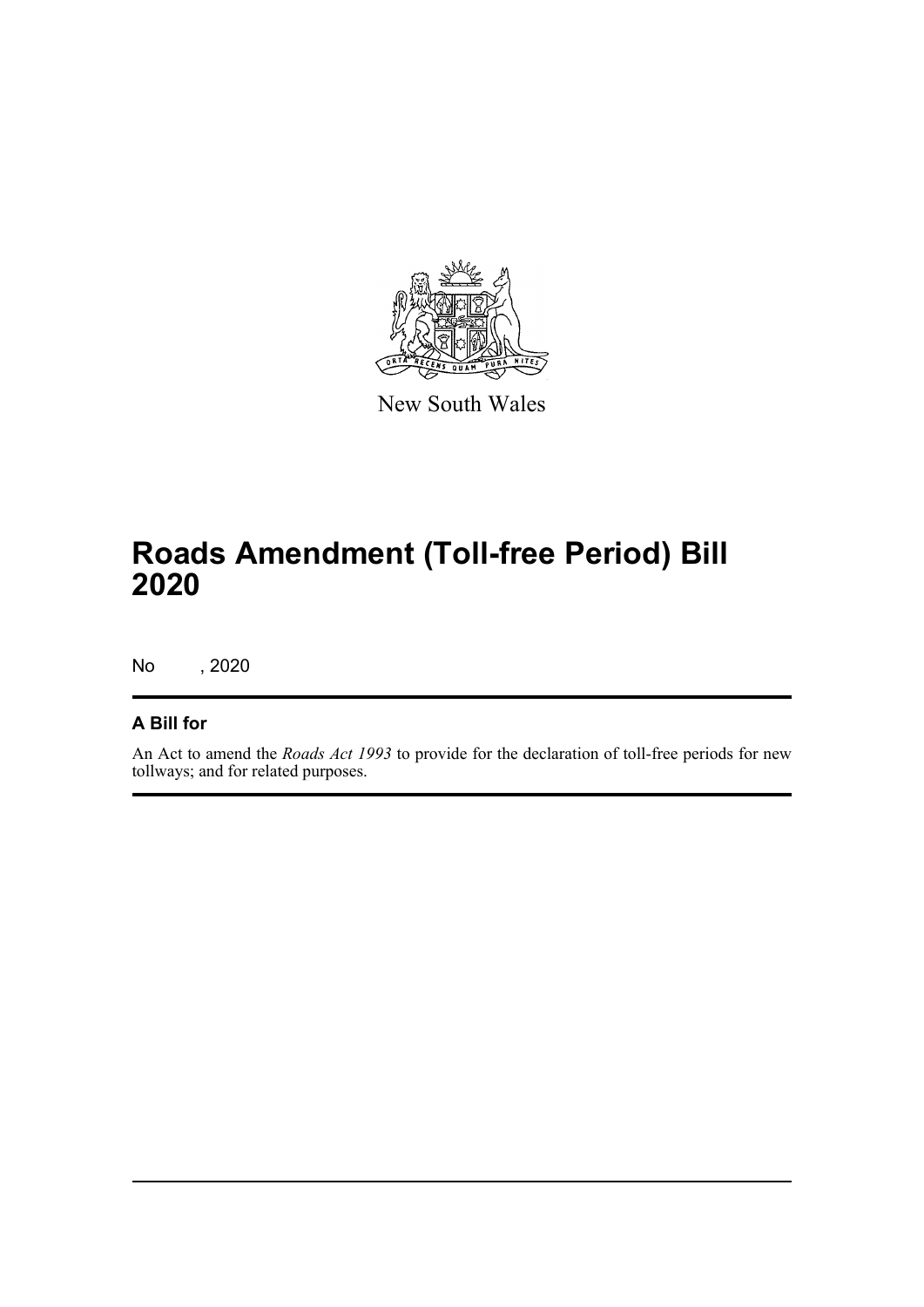<span id="page-3-1"></span><span id="page-3-0"></span>

| The Legislature of New South Wales enacts— |                                                              |               |
|--------------------------------------------|--------------------------------------------------------------|---------------|
|                                            | Name of Act                                                  | $\mathcal{P}$ |
|                                            | This Act is the Roads Amendment (Toll-free Period) Act 2020. | 3             |
|                                            | <b>Commencement</b>                                          | 4             |
|                                            | This Act commences on the date of assent to this Act.        | 5             |